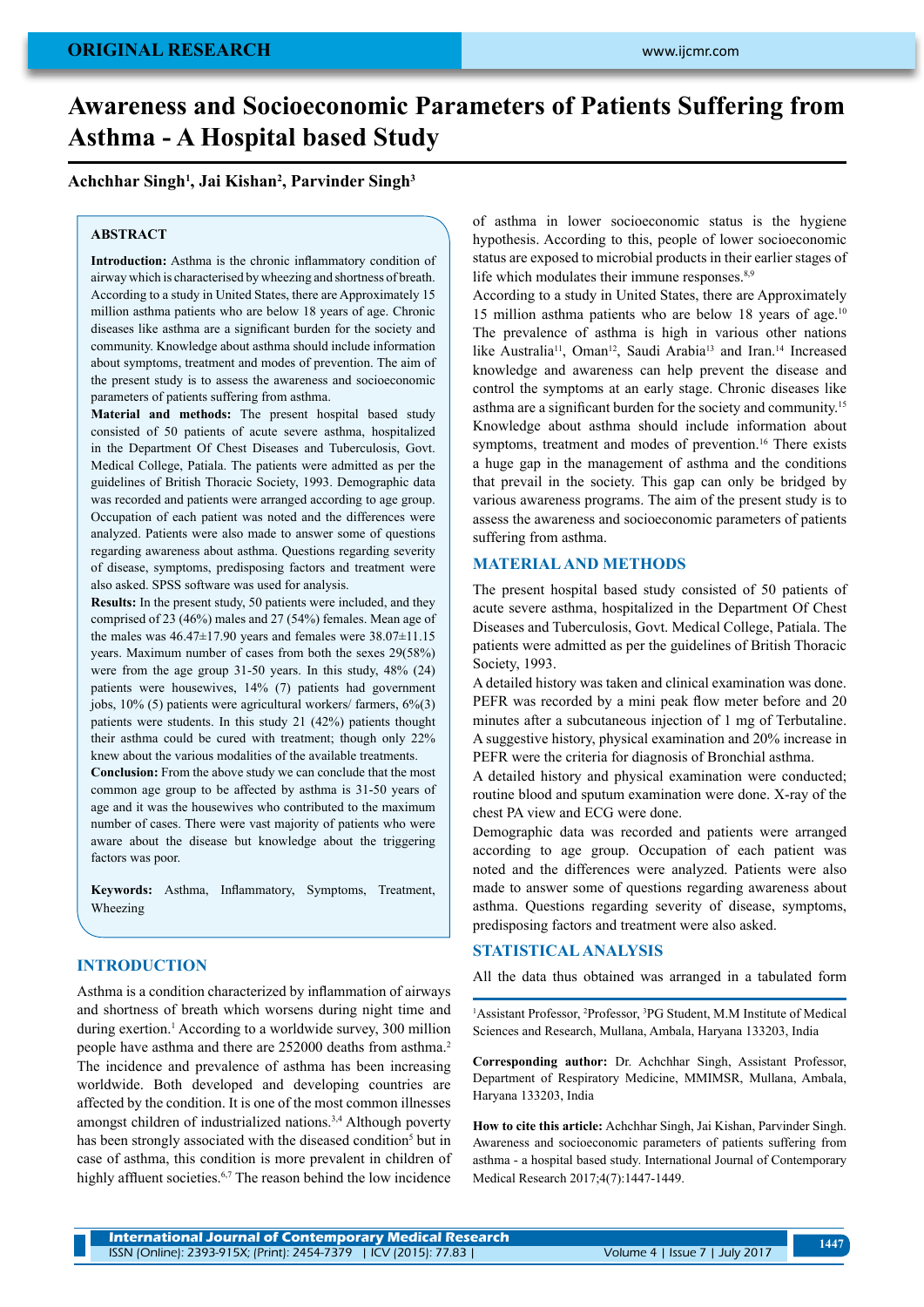| Age group in years                                         | Male |         | Female      |       | <b>Total</b> |         |  |
|------------------------------------------------------------|------|---------|-------------|-------|--------------|---------|--|
|                                                            |      | $%$ age | $\mathbf n$ | %age  |              | $%$ age |  |
| $10 - 20$                                                  |      | 4.35    |             | 7.40  |              |         |  |
| $21 - 30$                                                  |      | 13.04   | 4           | 14.80 |              | 14      |  |
| $31-40$                                                    |      | 26.08   |             | 40.74 |              | 34      |  |
| $41 - 50$                                                  |      | 17.39   |             | 29.62 | 12           | 24      |  |
| 51-60                                                      |      | 26.08   |             | 7.40  |              | 16      |  |
| >60                                                        |      | 13.04   |             |       |              |         |  |
| Total                                                      | 23   | 100     | 27          | 100   | 50           | 100     |  |
| Table-1: Showing age and sex wise distribution of patients |      |         |             |       |              |         |  |

| Occupation                                         | No. of patients | $%$ Age        |  |  |  |
|----------------------------------------------------|-----------------|----------------|--|--|--|
| Farm worker                                        |                 | 10             |  |  |  |
| House wife                                         | 24              | 48             |  |  |  |
| Student                                            |                 |                |  |  |  |
| Govt. Job                                          |                 | 14             |  |  |  |
| <b>Business</b>                                    |                 | $\overline{c}$ |  |  |  |
| Others                                             | 10              | 20             |  |  |  |
| Total                                              | 50              | 100            |  |  |  |
| <b>Table-2:</b> Showing occupation of the patients |                 |                |  |  |  |

|                                                           | No. | $%$ age |  |  |
|-----------------------------------------------------------|-----|---------|--|--|
| Ability to judge the severity of the disease.             | 14  | 28      |  |  |
| Ability to judge poor response to treatment               | 14  | 28      |  |  |
| Ability to judge bad prognostic signs                     | 8   | 16      |  |  |
| Knowledge about various treatments avaliable              | 11  | 22.     |  |  |
| Knowledge about various triggers of asthma                | 30  | 60      |  |  |
| Knowledge about the curability of the disease             | 21  | 42      |  |  |
| Table-3: Knowledge and Awareness about asthma in patients |     |         |  |  |

and SPSS software was used for analysis. Various test for significance like chi square test, unpaired t test were applied. P value of less than 0.05 was considered significant.

## **RESULT**

In the present study, 50 patients were included, and they comprised of 23 (46%) males and 27 (54%) females. Mean age of the males was  $46.47 \pm 17.90$  years and females were  $38.07 \pm$ 11.15 years.

Table 1 shows the age wise distribution of patients with asthma. The youngest patient was 10 years and oldest was 70 years. The combined mean age of the patient was  $41.14 \pm 13.55$ . Maximum number of cases from both the sexes 29(58%) were from the age group 31-50 years. There were 10 (20%) males and 29 (38%) females in this age group. 10 (43.47%) only of 23 males and 19 (70%) out of 27 females were from this age group. In the higher age group of more than 50 years of age male preponderance was observed. Out of total of 11 cases in this group 9 (81.8%) were males and only 2 (18.18%) were females. 9 (39%) out of 23 males were of the age 51 years or more whereas only 2 (8.63%) were females.

Table 2 shows the occupation of patients with asthma. In this study, 48% (24) patients were housewives, 14% (7) patients had government jobs, 10% (5) patients were agricultural workers/ farmers, 6%(3) patients were students. While 20% (10) patients belonged to other professions. On applying chi square test significant differences were found in the number of housewives and farm workers, housewives and students and housewives versus others. P value in all these cases was less than 0.05.

Table 3 shows the knowledge and awareness about asthma amongst the patients.In this study 21 (42%) patients thought their asthma could be cured with treatment; though only 22% knew about the various modalities of the available treatments. 14(28%) patients could not judge the severity of the disease or the response of the disease to the treatment; while 8(16%) patients could tell the bad prognostic signs. However, a good 30(60%) patients had knowledge about the triggers of their actions.

## **DISCUSSION**

There has been various evidences to show that educating the patient regarding asthma resulted in improve in the outcome of disease.17,18 The main aim of the study is to reduce the mortality associated with asthma and to improve the quality of life. Education about asthma can be delivered through various modes like at hospitals, clinics, community based programs or emergency department. In our study we opted for patient education. In this patients are made to understand the pathophysiology, the predisposing of factors, the treatment protocol and various other factors related to disease management. In study conducted by Talieha et al<sup>19</sup> amongst school teachers, to assess their knowledge about asthma, they concluded that there were 68.4% of the teachers who knew that asthmatic attacks could be controlled by inhalers. There were 69.4% of the teachers who had an idea that passive smoking acts as predisposing factor for asthma. According to our study 60% of the patient knew about the various triggers of asthma. There was only 22% of patient population who had idea about various treatment strategies available for asthma. In a similar study conducted by Ones et al<sup>20</sup> in 2006, amongst school teachers, they concluded that 97% of the school teachers of turkey had knowledge and awareness about asthma.

According to our study female population was more frequently affected by asthma compared to males. The most common age group to be affected was 31-40 years of age. According to a study by Balzan<sup>21</sup>, both the scenes were equally involved. The first age peak of admission was at 20-24 years of age and second peak was at 55-59 years of age. According to a study by Talieha et al19, 50% of population thought that it was a communicable disease. These are various evidences to support the fact that education affects the awareness and knowledge about asthma. In a study conducted by A.Mielek et al<sup>22</sup>, there was no association between the socioeconomic status and prevalence asthma but the severity of asthma varied with the socioeconomic status. In a study conducted by E.Duran et  $al^{23}$ , the prevalence of wheezing was more common in children who belonged to lower socioeconomic status than higher class.